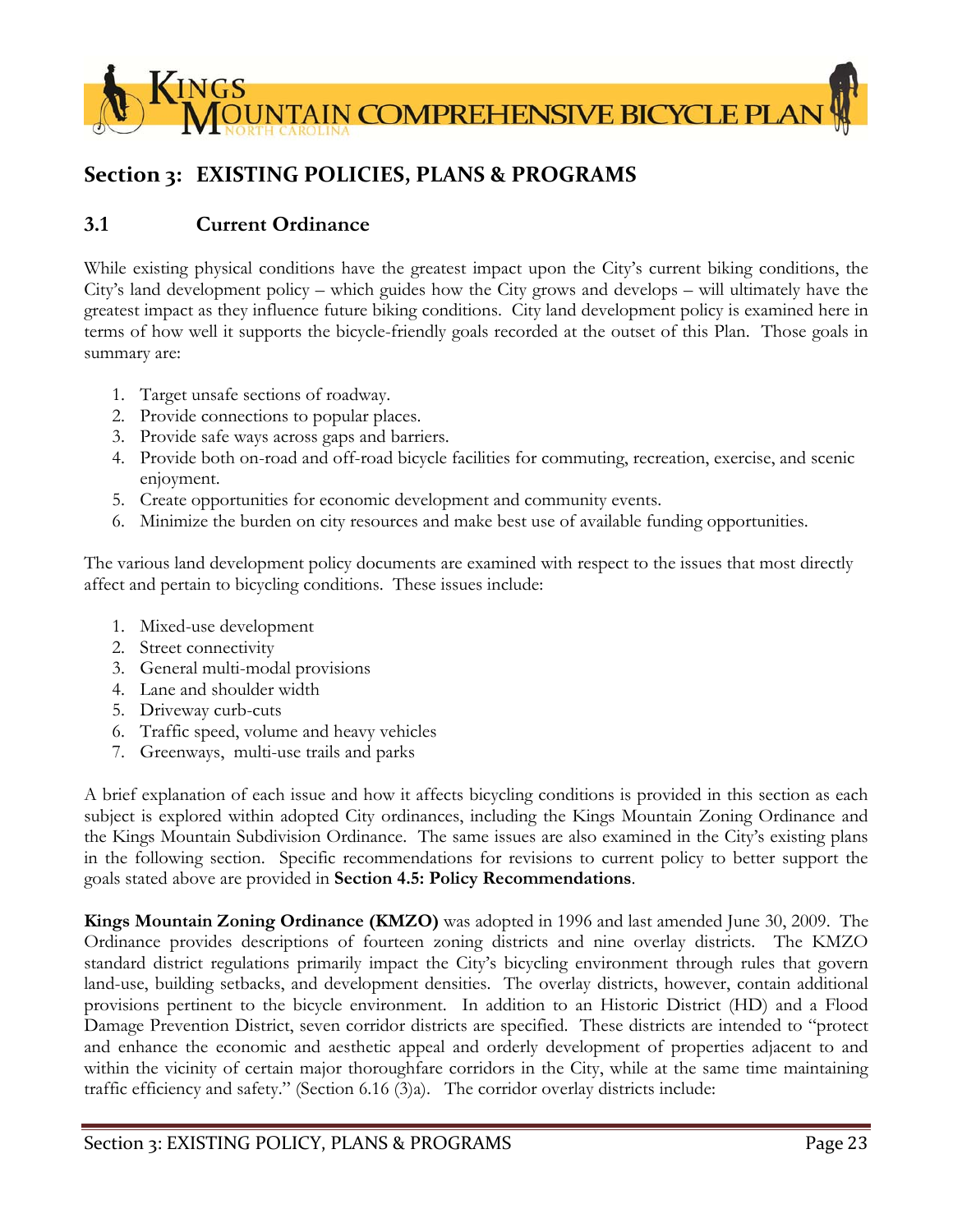

- (i) Kings Mountain Downtown Protection, Preservation & Enhancement District (KMDPPED)
- (ii) US 74 Shelby Road Divided Highway Overlay District (74 SRDHOD)
- (iii) US 74 Business King Street Gateway Protection Overlay District (74 KGSPOD) East
- (iv) US 74 Business King Street Gateway Protection Overlay District (74 KGSPOD) West
- (v) NC 161 York-Cleveland Business Overlay District (161 YCBOD)
- (vi) York Road Gateway Protection Overlay District (YRGPOD)
- (vii) Waco Road & US 74 Intersection Inclusive Overlay Protection District (WRUS74IOD)

For a map of these districts, see the zoning maps provided in **Section 7** and **Appendix A.12**.

**Kings Mountain Subdivision Ordinance (KMSO)** was adopted in 1996. The KMSO provides comprehensive guidance for new residential subdivisions in the City. The provisions of this ordinance most conducive to bicycle travel govern street connectivity.

# **POLICY ISSUES:**



## **Issue 1: Mix-Use Concentrated Development**

When various land uses are mixed together in close proximity – for instance: residences, commercial establishments and civic buildings – a greater number of destinations of various types can be reached without reliance upon automobiles, being within a reasonable cycling (or walking) distance of the areas where people live (One can quickly bike to the corner store, for instance). Conversely, lower-density, linear patterns of development - characteristic of urban sprawl - tend to discourage the use of bicycles as a means of transportation.

Fourteen Zoning districts are specified within the current Kings Mountain Zoning Ordinance (KMZO). Each of these districts is briefly described in the KMZO Article V, *Establishment of Zoning Districts*, Section 5.2. The Table of Permitted and Conditional Uses in Article VII (Section 7.1), provides a lists various uses and indicates which zones the use is permitted by right or by condition. The possible use classifications are based on 1987 SIC descriptions, which is organized by use then district.

The KMZO has a variety of districts that facilitate mixed-use, including commercial districts with housing components and office districts with housing components. The latter may be used for transitions from commercial uses and industrials uses into conventional housing uses. There are also provisions for mixed use developments under PUD special requirements.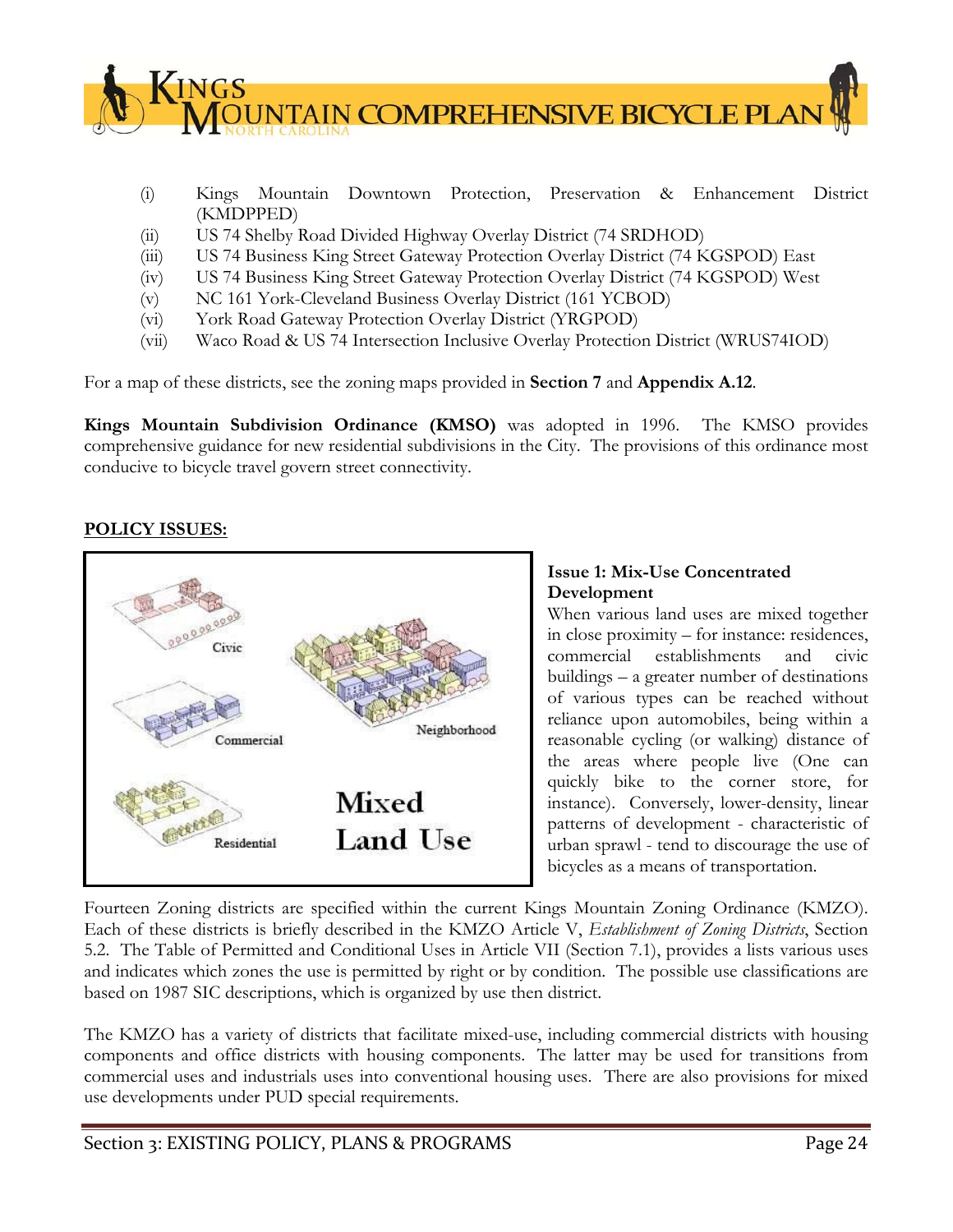

Uses permitted in the overlay districts are all subject to being permitted by the underlying district (KMZO p. 53b).

See the zoning maps provided in **Section 7** and **Appendix A.12** for zoning districts and zoning overlays.

#### **Issue 2: Street Connectivity**

Connectivity is a measure of how well a roadway (or trail network) provides route alternatives between origins and destinations. In layman's terms, good connectivity means providing a variety of convenient ways to get from point A to point B. The traditional grid-style street layout of older towns, exemplified by Kings Mountain, provides an excellent degree of connectivity. Streets are highly interlinked, intersections are closely spaced between short blocks, and there are few dead-ends. Communities with high connectivity are more bike-friendly because destinations are within easier reach with more choices of routes. A connected network of streets also gives drivers more choices of vehicular routes, decreasing vehicular congestion by dispersing traffic. When more streets interconnect, local vehicular traffic can take shorter routes and avoid busy arterial roads, as can bicycles.



**Street patterns near Atlanta, Georgia displaying extremely poor connectivity** 

Street connectivity can be compromised both by limiting access points into and out of subdivisions, and by limiting the number of opportunities that streets intersect within them. Block length provides one measure of connectivity, as longer blocks leads to a decrease in connectivity. Over the last few decades, many residential developments were designed with fewer street intersections in favor of incorporating more culde-sacs. Cul-de-sacs were initially used to avoid extreme terrain that would prohibit streets from connecting. However, development practices grew to rely upon them, even on flat land, as a way of discouraging traffic in front of individual homes. This practice turns public throughways into semi-private drives that dead-end into semi-private courts. While this arrangement does reduce non-residents cutting through the neighborhood, it also gives residents very limited options. Traffic can back up into the neighborhood during rush hour, as everyone tries to get out by the same street onto busy arterial roads. Emergency vehicle access and efficiency is also severely limited. Kids going to school, events, or just wanting to visit friends in neighboring subdivisions must travel much greater distances on bicycle or on foot - often along busy main thoroughfares - or be driven by an adult.

Street Connectivity is encouraged in the KMZO in its description of the Overlay Districts. These Districts call for sidewalks, street trees, and increased street connectivity.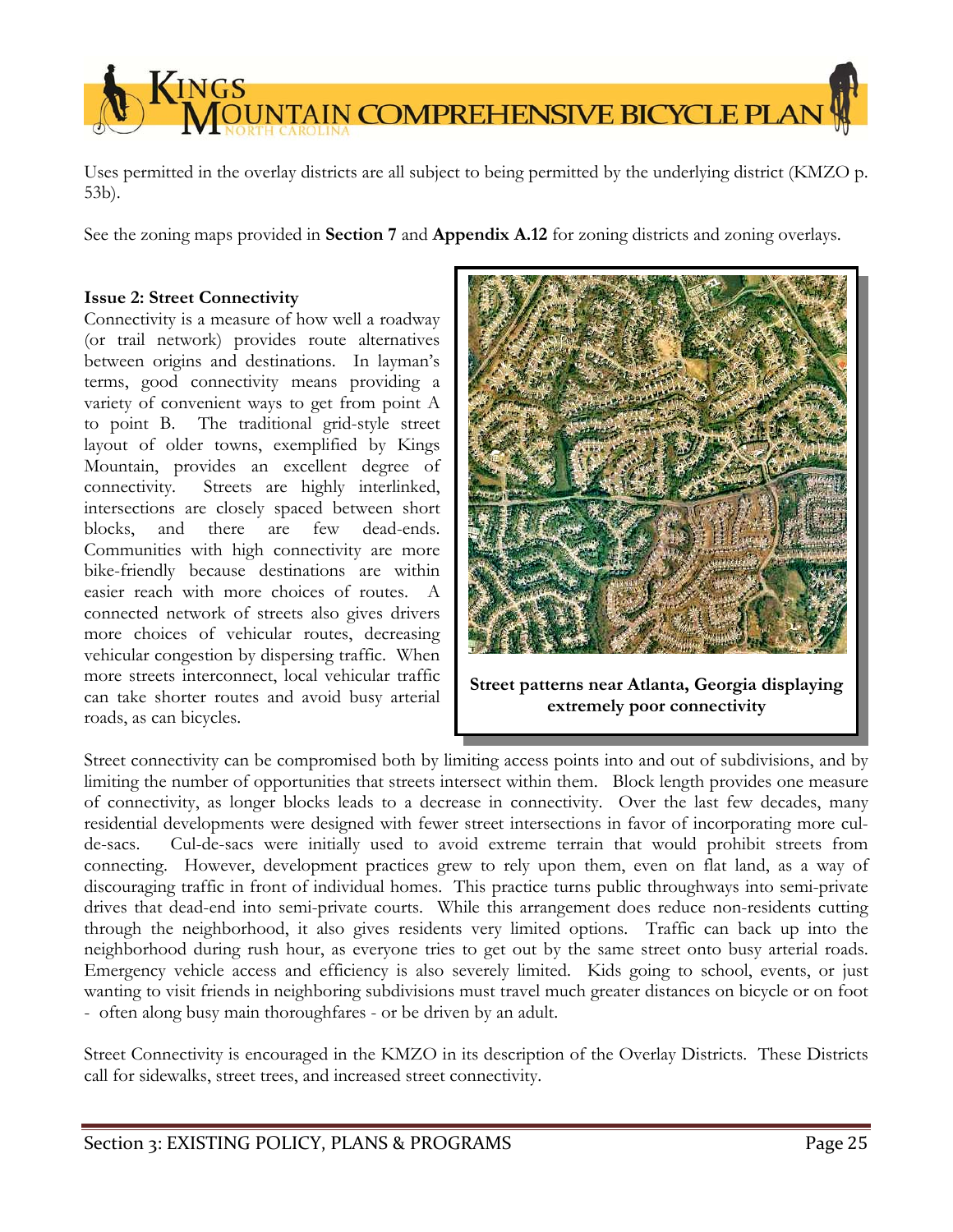

In the KMSO Executive Summary, in its description of Article III on page 5, it states:

"New streets are to be planned to extend both existing and projected streets KMSO that good functional streets are created. They must positively impact on the City's existing system (3.5). To that end the streets must conform with the Thoroughfare Plan and also with other streets in the subdivision and nearby. … Culde-sacs are permitted if necessary, but not encouraged."

Block lengths are addressed in Section 3.3 (p.13):

"Blocks shall not be less than 400 feet not more than 1,320 feet in length."

However, the KMSO Executive Summary, as it refers to Section 3.3, sets the maximum block length at 1,200 feet. Both sections of the KMSO require blocks to be wide enough for two tiers of lots. Section 3.5 of the KMSO prescribes Streets and Street Improvements. This section contains a number of requirements intended to promote connectivity. Specifically (on pp.14f):

#### Conformance with Adjoining Street System  $3)$

The planned Street layout of a proposed Subdivision shall be compatible with The planned Street layout of a proposed subdivision shell be completed. nearby tracts.

Access to Adjoining Property  $4<sub>1</sub>$ 

Where in the opinion of the City Council it is desirable to provide for Where in the opinion of the city countries to access to adjoining property, proposed Streets shall be extended to the boundary of such property.

#### Reserve Strips, Half Streets and Private Streets 5)

Reserve strips and non-access easements adjoining Street rights-of-way for the purpose of preventing access to or from adjacent property, (except those required to prevent access to Thoroughfares) and half-Streets shall not be permitted under any condition. Private Streets shall be permitted only in specific developments as may be permitted by the Zoning Ordinance.

- cul-de-sacs  $7<sub>1</sub>$
- cul-de-sacs should not be used to avoid connection with an existing  $a$ . street, to avoid the extension of a thoroughfare or collector street, or to avoid connection to adjoining property.
- for significant lengths unless extend should not.  $cu1-de-sacs$  $h$ . necessitated by such factors as topography, property shape, property accessibility and/or land use relationships.

The KMZO provides for increased and more intentional connectivity through its Thoroughfare Protection Districts (TPD).

Section 6.16 (3) (i) (b) vii) (p. 53-J)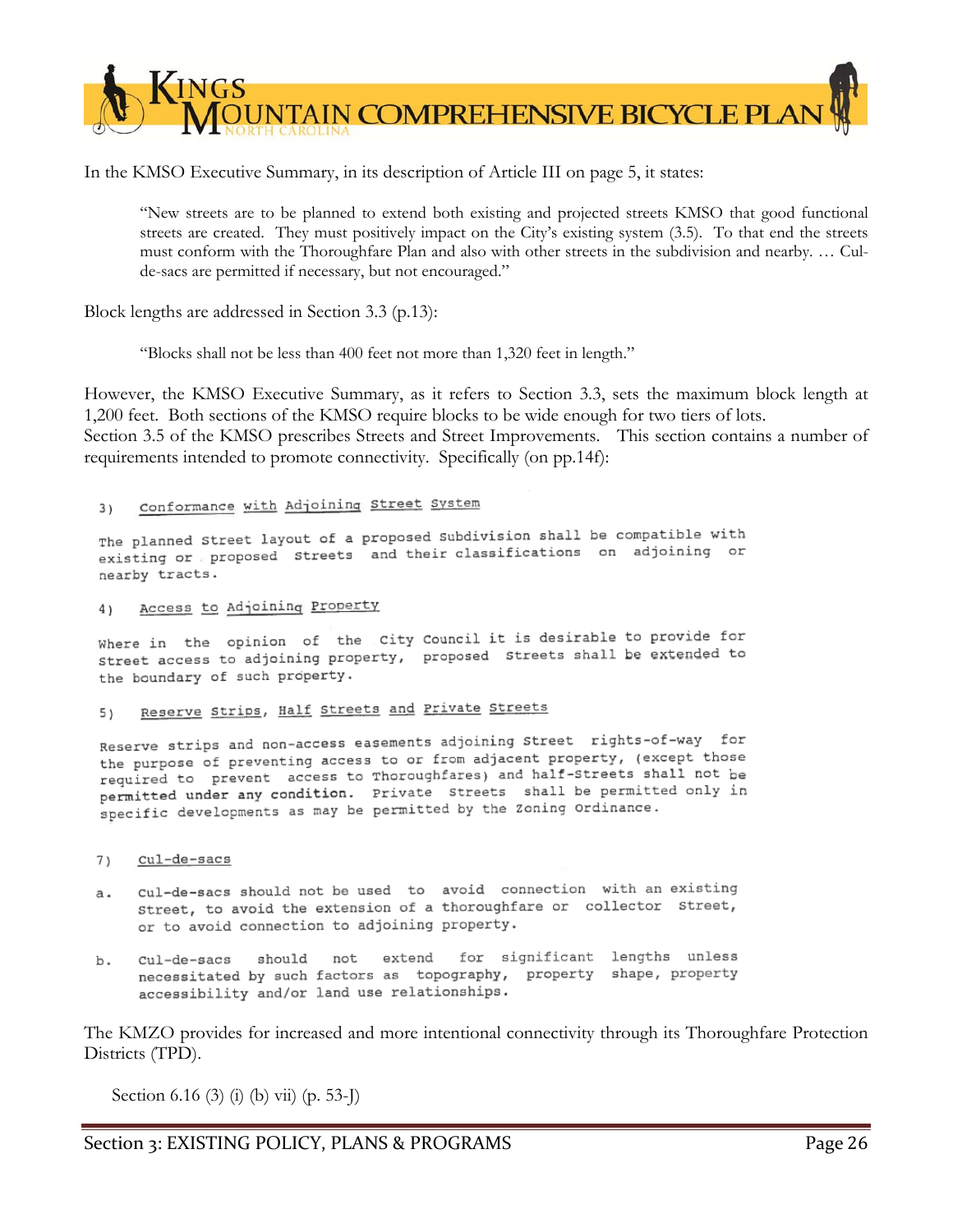

vii) Public Street Connectivity. Proposed public streets shall be extended to the boundary of developments for connection to existing streets on the boundary of adjoining property or for future connection. Cul-de-sacs shall not be used to avoid connection to adjoining property. In general cul-de-sacs shall not be used to deny access to development on the boundary of property except where necessitated by topography or to provide separation of unlike or incompatible uses.

This same standard is included in the other corridor districts.

#### (i) Kings Mountain Downtown Protection, Preservation and Enhancement District (KMDPPED)

#### **Issue 3: General Multi-modal Provisions**

The City has established overlay districts in its downtown and along a number of its primary corridors. The City Zoning Ordinance (Section 6.16(3)) states that the Thoroughfare Protection Districts (TPs) are in place to "protect and enhance the economic and aesthetic appeal and orderly development of properties … while at the same time maintaining traffic efficiency and safety of travel."

The York-Cleveland Business Overlay District (YCBOD) and the York Road Gateway Protection Overlay (YRGPOD) (Section 6.16(3) e. (iv.) & (v.)) both include:

Multimodal Provisions. Development shall be  $(x)$ designed and shall provide for alternative means of transportation including pedestrian sidewalks and trails (where applicable) and bike facilities at the right-of-way. These shall be designed in accordance with NCDOT standards and installed accordingly as part of the development.

The Downtown Overlay District includes this statement of goals for its creation: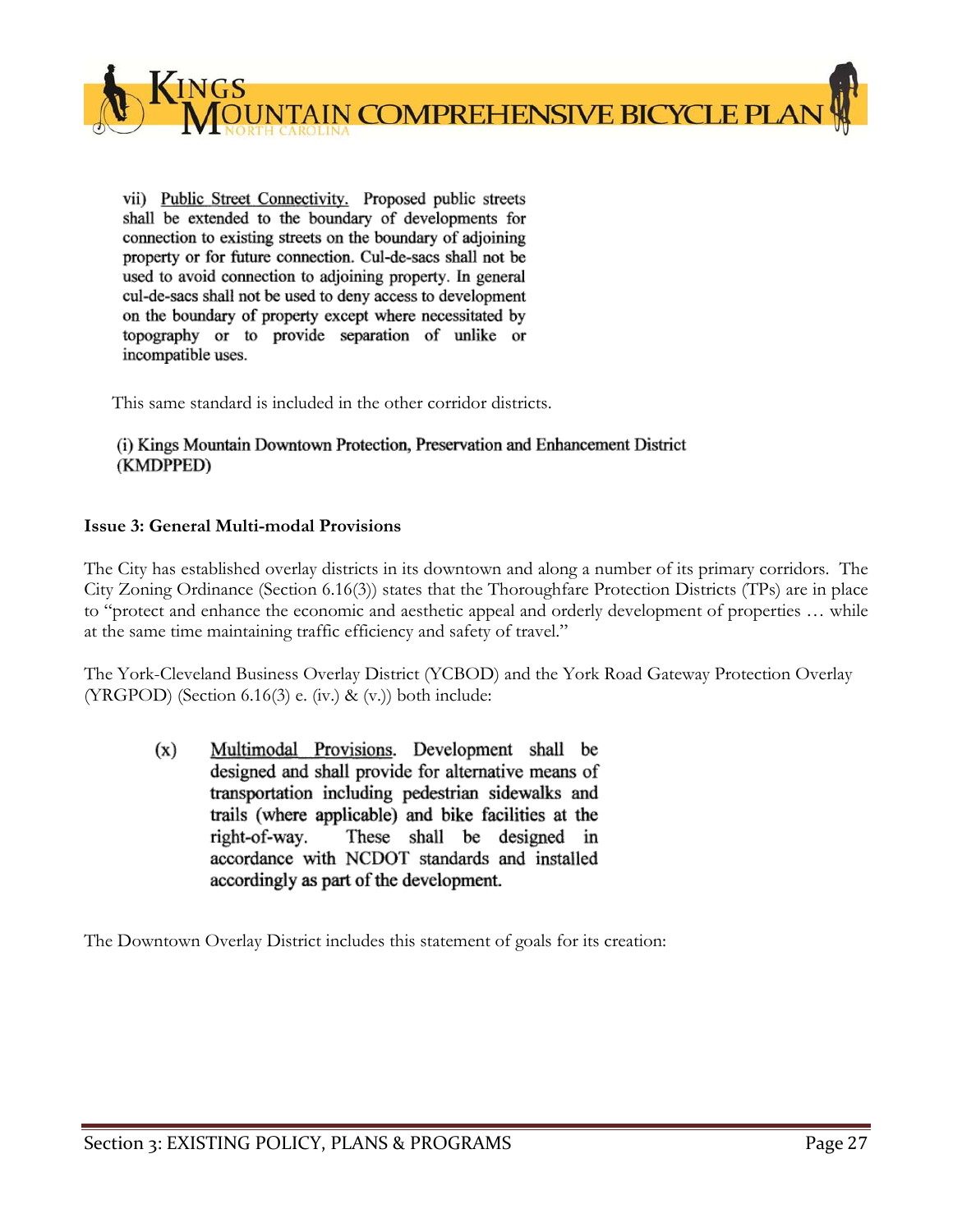

# Design Guidelines for Downtown Kings Mountain

The Downtown Kings Mountain overlay district was adopted in order to meet the following goals:

Goal 1: Preserve the small-town, unique character of Downtown Kings Mountain Goal 2: Complement the existing historic architecture

Goal 3: Encourage streetscape design that is inviting and on a human scale

Goal 4: Communicate the community's vision for the downtown area

The boundaries of the overlay district follow the borders of the Kings Mountain Municipal Service District.

Guidelines are intended to convey desirable elements. They are recommendations and not requirements, unless public financing is involved in the construction or rehabilitation of the building. Standards identified are requirements and enforced through the City's Zoning Administration Department.

The Downtown Overlay District includes specific guidelines for street treatment that favor bicycle use:

#### Streetscape Design

Objective: The streetscape should be uniform so that it acts to provide continuity throughout the downtown.

Guideline: When making improvements to private property, including the addition of benches, trash receptacles, fencing, bike racks, or trash enclosures, owners should match the surrounding styles.

Standard: When a redevelopment project disturbs existing streetscape elements those items must be replaced with approved Downtown Kings Mountain streetscape elements.

#### **Issue 4: Lane & Shoulder Width**

"Any roadway not specifically prohibited to cycling is a bicycle facility. But not all existing roadways necessarily make good bicycle facilities." (Richard C. Moeur, P.E., L.C.I. Bicycle Facility Design, April 2004, http://www.richardcmoeur.com/docs/bikepres.pdf). Road improvements specifically designed for bicycle use include bike lanes, wide outside lanes (also known as wide curb lanes), and paved shoulders. Typically, bike lanes and paved shoulders require four feet of minimum clear width; however, paved shoulders as little as 12 inches wide can still offer some degree of refuge for bicyclists. Wide outside lanes are appropriate on travel lanes of 14 to 16 feet.

The KMSO Section 3.5 2) states that "The final determination of classification of streets in a proposed subdivision shall be made by the City Council." The minimum standards for each classification are contained in Appendix II (p. A10) of the KMSO. Some of these street standards include lanes with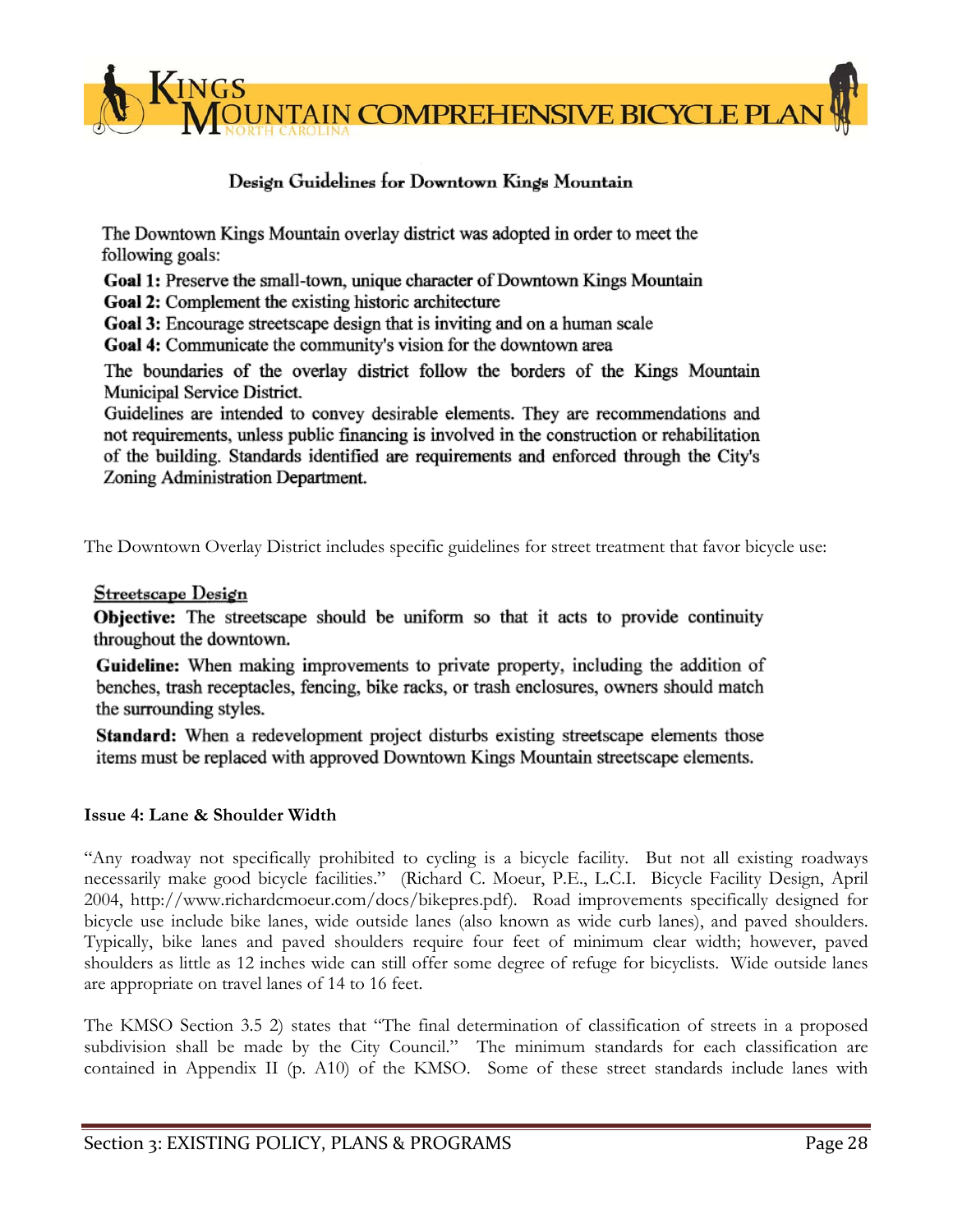

generous widths sufficient for retrofitting bicycle lanes (71-D2, 71 D-5) or wide outside lanes (71-D4), but none of the details depict any facilities specifically intended for bicycles.

Street design cross-sectional standards in the KMSO require shoulders of no more than  $\frac{1}{4}$ " per foot slope for all streets and roads. Minimum widths for shoulders required on streets with curb and gutter range from 4.0' to 6.5', with the single exception of the standard 71-D2 (14.5' lane width) which allows a shoulder minimum of 1.5'. For non-curbed and guttered roads, shoulders are required between the edge of pavement and the top of ditch. Collector streets require a 6' minimum, and minor streets a 5' minimum.

#### **Issue 5: Driveway Curb Cuts**

Activity at driveways and intersections presents an increased safety risk for bicyclists. "70% of bicycle/motor vehicle crashes occur at intersections and driveways." (Richard C. Moeur). Exercise of control and coordination of driveways and intersections is known as access management. The purpose of access management is to strategically and fairly provide vehicular and non-vehicular access to land development while, at the same time, preserving the safety and efficiency of the transportation system. Proper access management not only helps to reduce traffic congestion and improve the appearance of roadway corridors, it makes the roads safer for drivers, pedestrians, and bicyclists.

In the KMZO Article IV: General Provisions, Section 4.18 requires that all entrances and exits to public streets be placed and constructed in accordance with the NCDOT policy on Street and Driveway Access. Public street access to individual parcels is required in the KMZO according to Section 4.3:

#### Section 4.3 Street Access

No building, structure or use of land shall be established on a lot nor shall any lot be created that does not abut upon a public street as defined herein to which it has legal access for a distance of not less than forty Provided, the following exceptions shall apply to the access  $(40)$  feet. requirement:

- $(1)$ The access requirement shall not apply to lawfully existing lots of record with a minimum of thirty-five (35) feet of frontage on a dedicated but not maintained street.
- (2) The access requirement shall not apply to developments exempt from the public street access by Article VIII.
- $(3)$ The access requirement shall not apply to lots created prior to June 25, 1996 which contain the minimum square footage for the zoning district, have minimum frontage of twenty (20) feet on a recorded easement and said easement provides permanent access between the lot and a maintained public street or a dedicated but not maintained street.

However, the KMZO places stricter standards on driveway locations in its Thoroughfare Protection Districts (TPD). Article VI, Section 6.16 (3) iv) requires minimum distances between new driveways.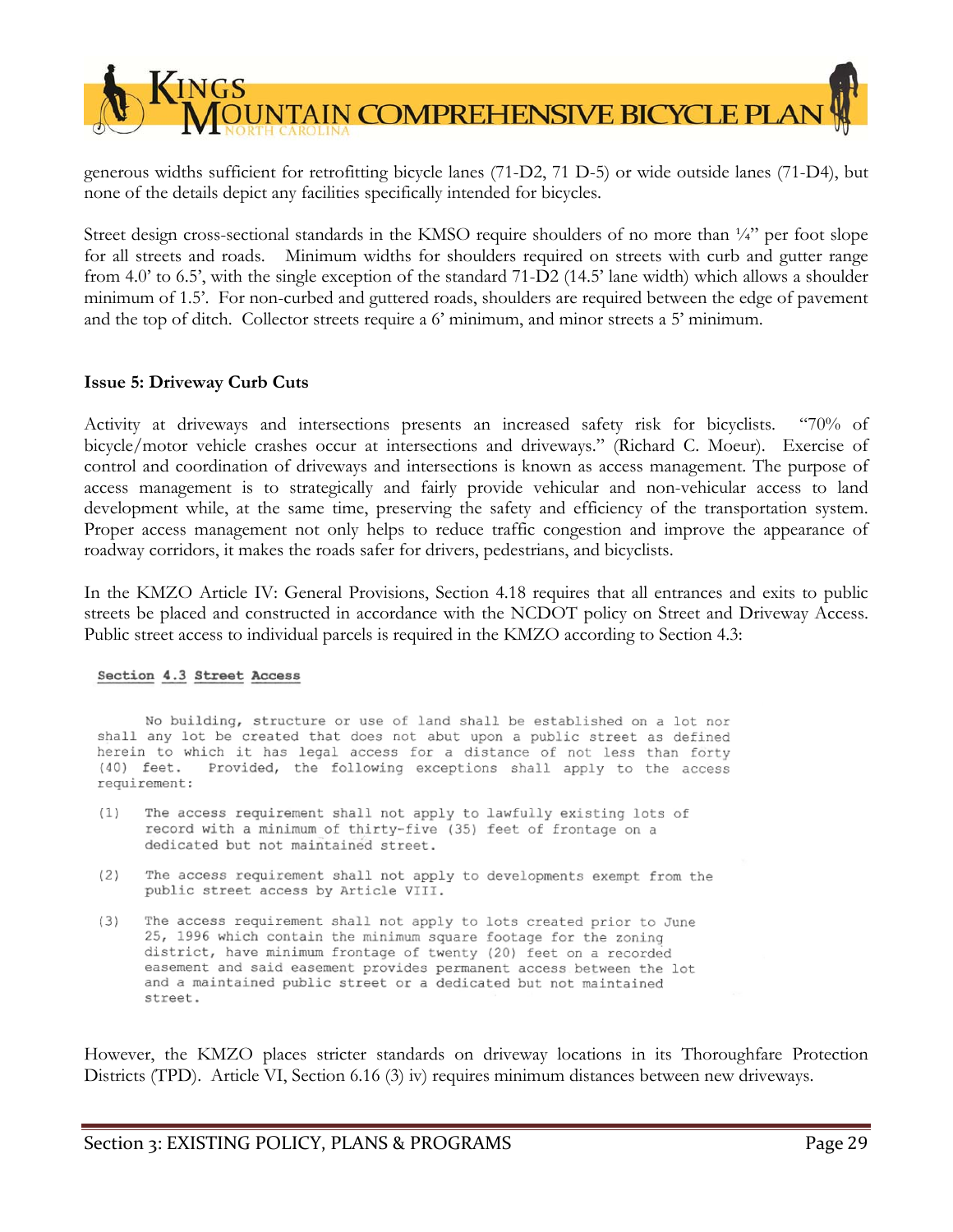

iv) Vehicular Driveway Access to Kings Mountain Any lot of record in the Thoroughfare Boulevard. Protection District in existence on the effective date of this section shall be allowed one driveway access point notwithstanding the provisions of the section that my prohibit such access; provided, however, that two or more lots under common ownership shall be considered one lot and shall comply with the requirements of this section. The maximum number of driveway access points shall be as follows:

| <b>Thoroughfare Frontage</b> | <b>Driveway Access Points To</b><br>Thoroughfare |
|------------------------------|--------------------------------------------------|
| $0 - 299$                    |                                                  |
| $300 - 999$                  | 2                                                |
| 1000 or more                 |                                                  |
|                              |                                                  |

#### 53-H

(i) Kings Mountain Boulevard Thoroughfare Protection Districts. (KMBTPD)

Except where access would be denied, driveways shall be located at least 200 feet from the center of the line of any street intersecting the Thoroughfare and shall be located at least thirty feet from a side property line, except where a mutual joint access agreement exists which provides for a shared driveway for adjoining owners. Driveways on the same property shall be not less than 120 feet apart, measured along the right-of-way from center of driveway to center of driveway. Corner lots and tracts will be permitted one less driveway access points to the thoroughfare unless shared driveways are used on the thoroughfare access points or the frontage of the corner lot is less than 200 feet on the road intersecting with the thoroughfare road as measured from the edge of the thoroughfare's right-of-way.

In any case where residential development through the subdivision process would otherwise be eligible for three or more driveway access points and where the developer is willing to modify such access points through innovative design solutions, such development may be eligible for the density bonus as set forth in Special Requirement 8, Subsection 6 of Article VII.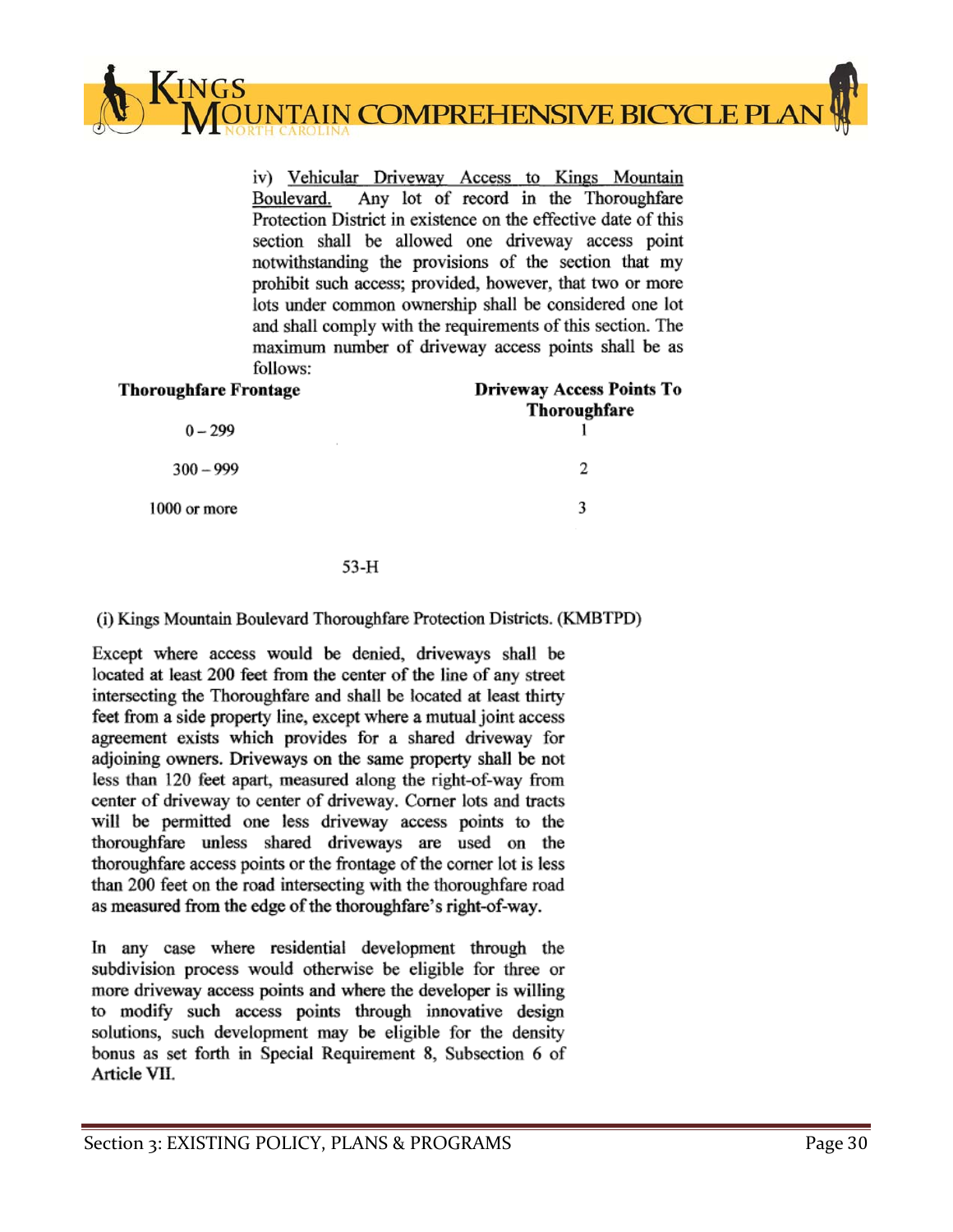

Section (ii) regarding the US 74 Shelby Road Divided Highway Overlay Districts (74 SRDHOD) is similar.

The reduced vehicular access means that bicyclists traversing these corridors will not be faced with as many potential points of conflict with motorized vehicles.

#### **Issue 6: Traffic: Speed, volume and heavy vehicles**

As described in the City's general Book of Ordinances, Kings Mountain has jurisdiction over the local (nonstate) roads within its network. These roads and their attributes are depicted on the maps in **Section 7**. Neither the KMZO nor the KMSO contain any additional language affecting local posted speeds.

#### **Issue 7: Greenways, Multi-use Trails & Parks**

Typically, greenways and trails permit most non-motorized means of travel, including bicycles. These facilities help meet a broad scope of bicycle-friendly goals. They provide practical alternative connections as well as scenic and recreation opportunities. Greenways can increase adjacent property values and attract new business. They can serve as locations for civic events, and provide a transportation infrastructure at a fraction of the cost of roadways.

While the KMSO requires sidewalk installation as part of new subdivisions (Section 3.10), it does so only along street frontage within the street right of way to extend the existing sidewalk pattern. It contains no additional requirements for internal non-vehicular circulation improvements (sidewalks or multi-use paths).



**Typical park area rules in Kings Mountain: No Bicycles.** 

The KMZO includes no related

requirements as part of its standard zones. The overlay districts descriptions call for sidewalks, street trees, and increased street connectivity – features that directly favor pedestrian usage – they make no allowances for bicycle use. However, the NC 161 Overlay provides for trails (where applicable) and bike facilities at the right-of-way. It requires that these be designed in accordance with NCDOT standards and installed accordingly as part of the development.

Public parks within the City of Kings Mountain are currently posted as allowing no bicycles. These restrictions are also found in the Kings Mountain Family YMCA park rules. The City no longer has a recreation department.

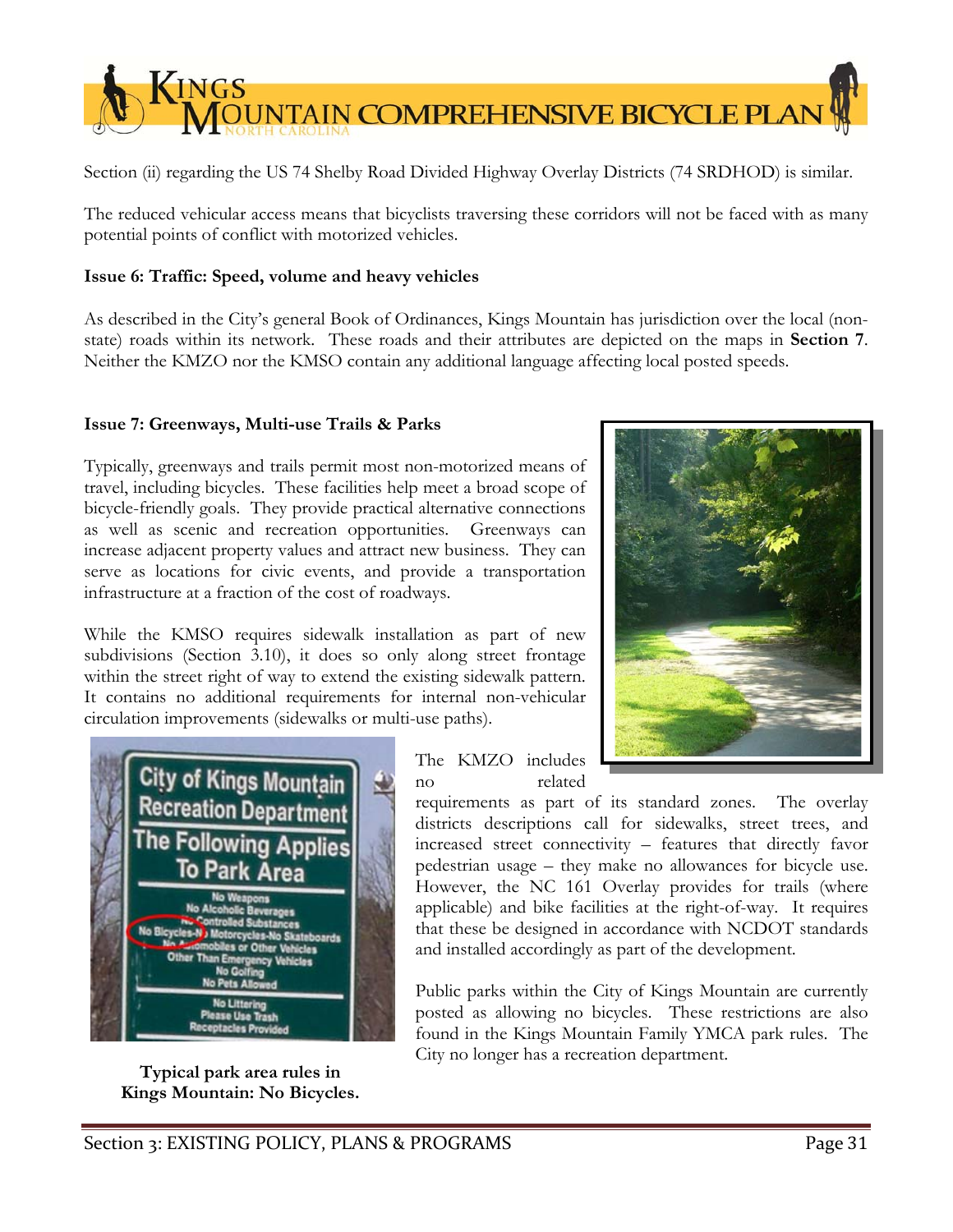

# **3.2 Existing Plans & Proposed Projects**

#### **KINGS MOUNTAIN LAND DEVELOPMENT PLAN 2020**

The Kings Mountain Land Development Plan (LDP), known as the 2020 Plan, is currently under development. It is scheduled for adoption by Summer 2011. The LDP covers issues directly influencing the bicycle environment, particularly in its sections on transportation and downtown development. There are many stated goals and strategies that could directly influence the bicycling environment in a positive way. These are broken out by topic similarly to the previous ordinance review.

#### **Issue 1: Mix-Use Concentrated Development**

The objectives described in the LDP promote mixed-use concentrated development:

Use best development practices to ensure good community development, not sprawl, the achievement of public purposes, but not at the expense of market considerations.

The LDP strongly supports mixed-use development, stating in Section VII (p. 58):

Zoning in the downtown area should promote a good mix of commercial, office and service uses to the public. Mixed uses within a particular building should also be allowed, such as residential uses above groundfloor retail space. But the zoning Ordinance should also protect the integrity and character of established single-family areas surrounding the retail core.

LDP Downtown Development Recommendations specifically advocate mixed-use:

- ‐ 7. Promote a convenient and economically viable central business district which provides a good mix of commercial, office, and service needs to the public.
- ‐ 16. Revise the Zoning Ordinance to allow mixed uses in the downtown area, where residential units could be allowed above ground-level retail or office uses.
- ‐ 62. Use this Strategy Plan to market infill sites to developers for housing and or mixed-use developments.
- ‐ 66. Mixed use and residential can be accommodated in infill sites and areas for new development. Residential should be developed in upper floors above existing businesses.

And in Section VII addressing transportation, p.48:

‐ Concentrate commercial development in compact centers or districts to reduce transportation miles and make the development more accessible by alternative transportation modes.

A number of the LDP's Key Issues (Section IV) concern higher density, mixed use land planning:

- ‐ Mixed uses are not planned.
- There is a general lack of green space and park sites preserved for future use as such; both of which could be developed together with adjoining residential, commercial or industrial development.
- The City lacks a plan to deal with the redevelopment of empty commercial large boxes.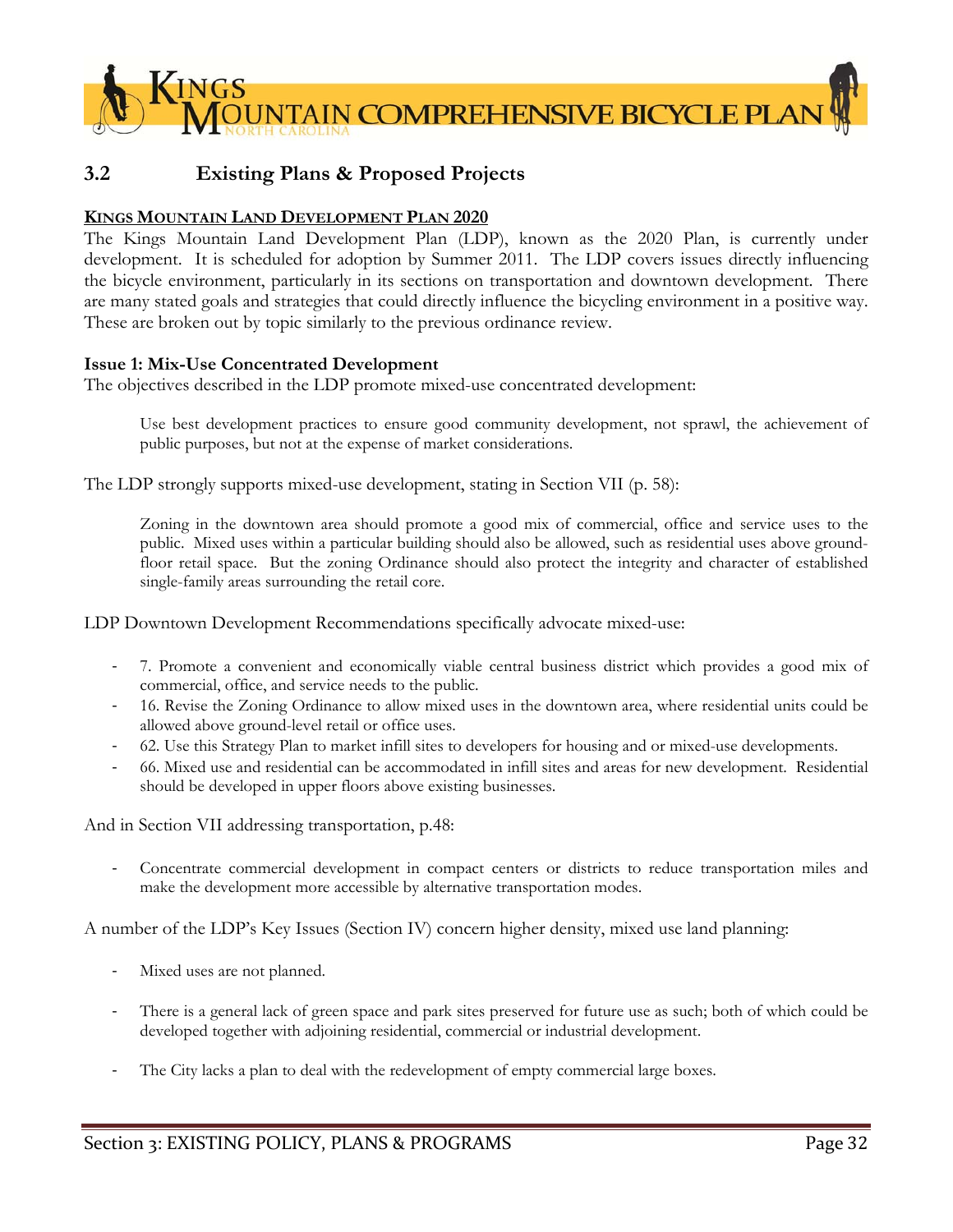

#### **Issue 2: Street Connectivity**

Along with specific new road recommendations (p.48), the LDP Transportation Section (VII) makes many general recommendations to increase connectivity (p.46), including:

Require subdivisions to have at least two means of ingress and egress. Every subdivision must allow access from/to the adjoining property to make connectivity better and cut down on the amount of driveways and roads connecting to the larger collector road. Access right-of-ways can be offered for dedication and then used in the future when property is developed.

The section recommends some related best development practices:

Practice 1: Design the street network with multiple connections and relatively direct routes. Practice 2: Space through-streets no more than a half mile apart, or the equivalent route density in a curvilinear network."

Other specific recommendations include (p.48):

- Develop a "connector" road plan that would allow for the connection of large collectors and arterials in an incremental fashion as development in those areas progresses.
- ‐ Widen Phifer Road and improve its alignment between the school areas and the Kings Mountain Boulevard and include bike lanes and sidewalks

#### **Issue 3: General Multi-modal Provisions** (Includes Issue 4: Lane and shoulder width)

The commitment of Kings Mountain to a bicycle-friendly environment is clearly spelled out in the goals of the LDP. Among them:

The City of Kings Mountain will promote an efficient and safe comprehensive transportation system that includes alternative transportation modes such as bike facilities, pedestrian improvements and trails to move people and goods through a well-coordinated transportation network in an environmentally sensitive manner.

In order to accomplish this, the LDP recommends:

Review all development proposals with design standards in mind that promote the public's safety. Such standards need to cover lighting, visibility, shoppers, children, elderly, other pedestrians, and bicyclists.

LDP Section VII includes many provisions for multi-modal transportation helpful to bicyclists (pp. 46f). Best development practices listed include:

- ‐ Practice 9: Provide networks for pedestrians and bicyclists as good as the network for motorists.
- ‐ Practice 10: Provide pedestrians and bicyclists with shortcuts and alternatives to travel along high-volume streets.
- Practice 11: Incorporate transit-oriented design features.
- Practice 12: Establish Transportation Development Management programs at employment centers.

In addition, LDP Section VII recommends the following (p. 47):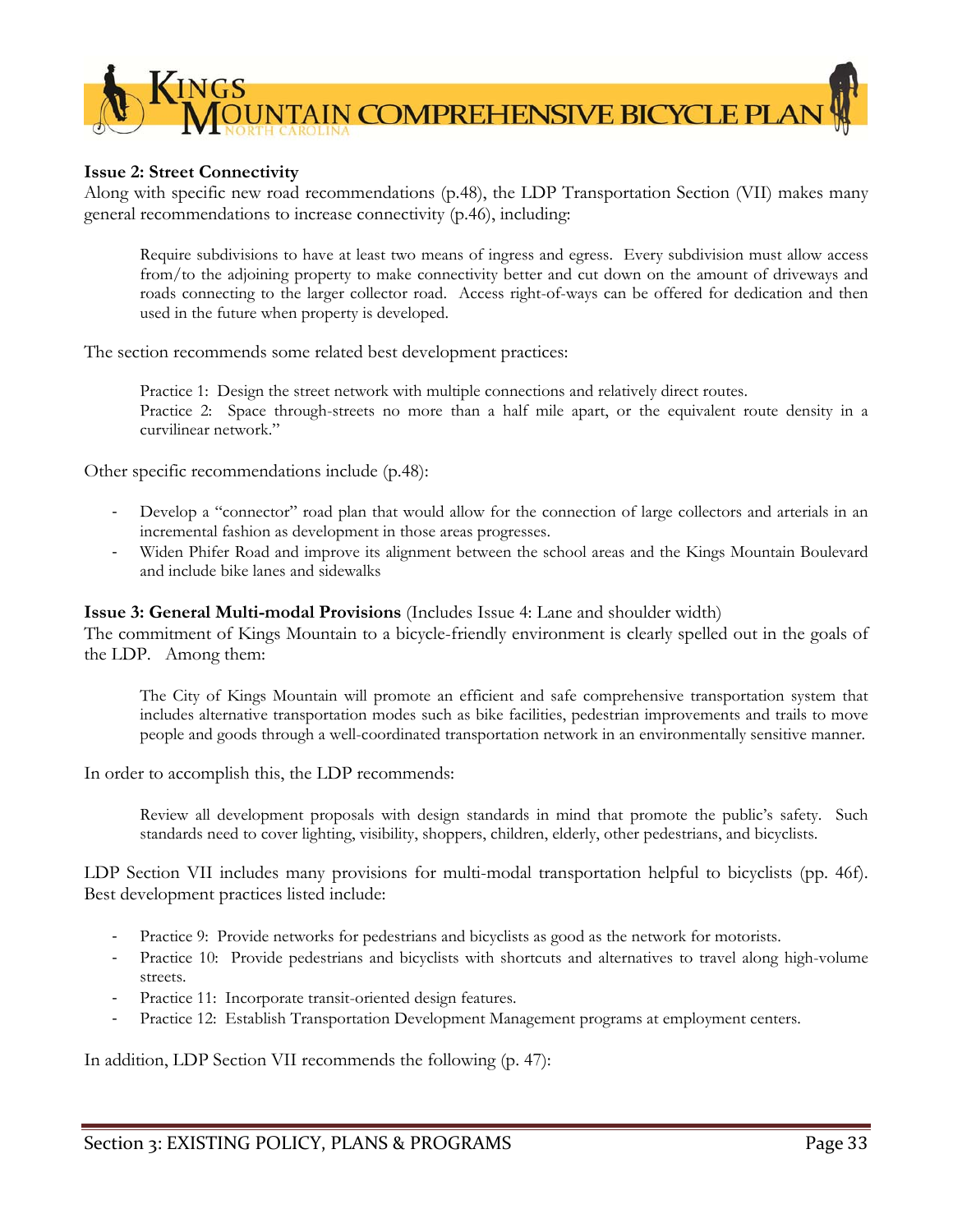

- ‐ Create and implement streetscape plans on major arterial roads and other significant entrances to the city. Examples include York Road, Cleveland Avenue, Kings Street, Shelby Road, Battleground Avenue, North Piedmont Avenue, Sims Street and Cansler Street.
- Update the Comprehensive Greenway, Bikeway and Pedestrian Improvement Plan to include the revised locations of the Gateway trail system. Implement the plan to expand the existing … bike lanes from 8 miles to 16.5 miles.
- ‐ Improve the use of the transportation systems by installing appropriate way finding signs.
- ‐ Add demarcated bike lanes along NC 161.
- ‐ Develop incentives for the use of Traditional Neighborhood Development Street Design Guidelines promulgated by NCDOT for subdivisions to encourage and accommodate alternate transportation modes, make for safer movement and reduce vehicle miles traveled. This may mean also changing ordinance to accommodate trails, alleys, and lanes in new developments.
- ‐ Demarcate bike lanes where ever feasible and likely to contribute to a bike facility that connects a significant portion of transportation area.

Further recommendations in the Environmental Quality and General Planning portion of the LDP (p.90) include:

‐ Create a vicious or dangerous dog ordinance to protect pedestrians and bicyclists, thereby making it safer and more likely this type of transportation alternative will be successful.

Included among the specific road project recommendations in the LDP is found:

(2) Widen Phifer Road and improve its alignment between the school areas and the Kings Mountain Boulevard and include bike lanes and sidewalks

#### **Issue 5: Driveway Curb Cuts**

The LDP recommends access management strategies to improve safety.

‐ Minimize curb-cuts on major traffic arteries to reduce traffic congestion and accidents.

#### **Issue 6: Traffic Speed, Volume and Heavy Vehicles**

The LDP suggests a number of best development practices in its Transportation Section (VII) that serve to lower traffic speed.

- Practice 3: Use traffic calming measures liberally.
- Practice 4: Keep speeds on local streets down to 25 mph.
- ‐ Practice 5: Keep speeds on arterials and collectors down to 35 mph (at least inside communities).
- ‐ Practice 6: Keep all streets as narrow as possible and avoid more than four travel lanes wide.

The LDP also makes specific recommendations in response to excessive speed conditions on certain streets.

Reduce speed on Battleground Avenue in the downtown area from 45 mile per hour to 25 miles per hour.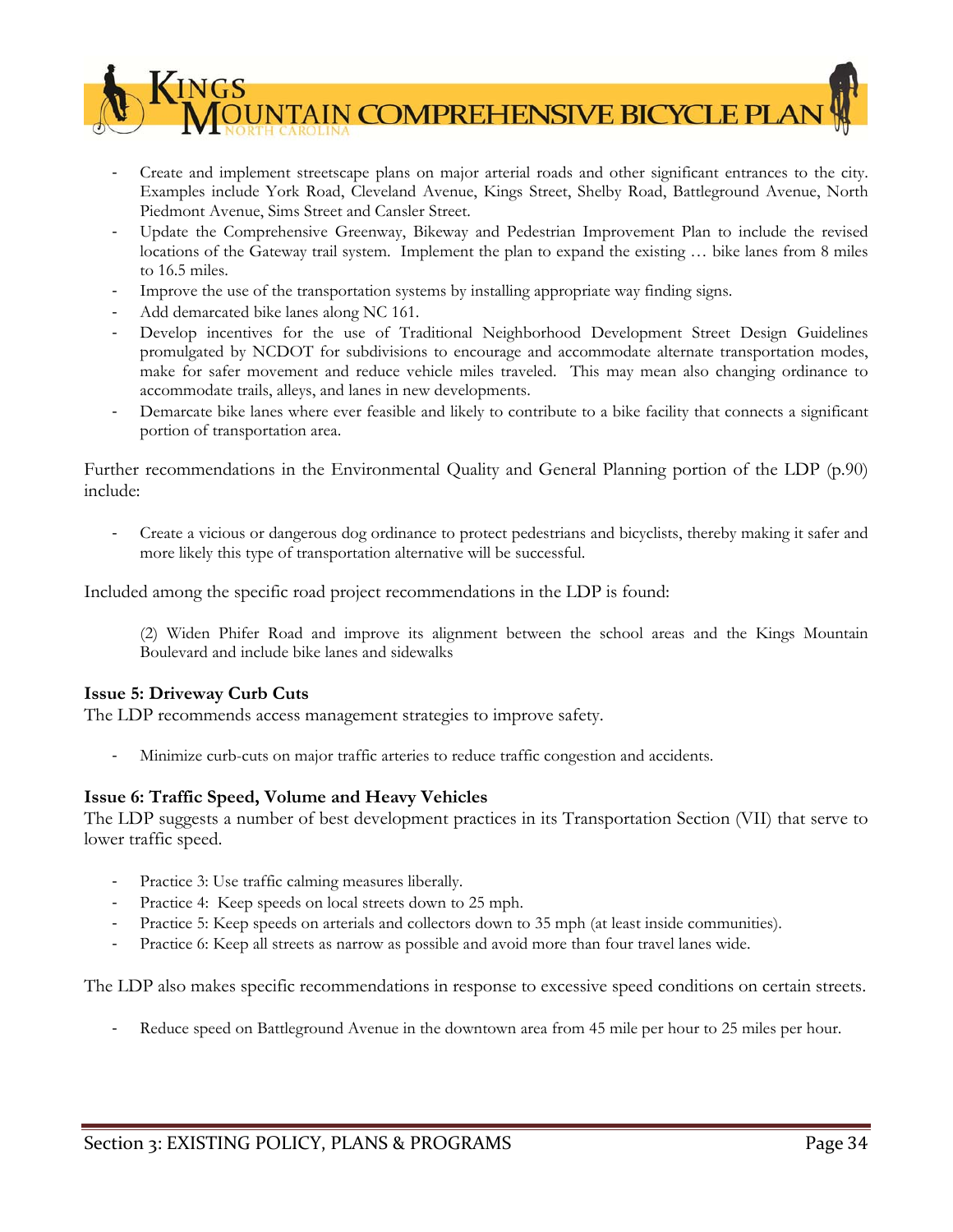

#### **Issue 7: Greenways & Multi-use Trails**

The LDP encourages the development of greenways for transportation uses and many other benefits (pp. 47f):

Use greenways to provide safe and efficient alternative transportation linkages between recreational stets, open spaces, residential areas, employment centers, educational and cultural facilities and other activity centers while at the same time encouraging citizen wellness, protecting environmental assets, maintaining a contiguous urban forest ecosystem, controlling storm water runoff, protecting cultural and historical resources, protecting open spaces, woodlands and wetlands and finally enhancing the beauty of the area to encourage tourism, economic development and improving the living environment of the citizens.

Update the Comprehensive Greenway, Bikeway and Pedestrian Improvement Plan to include the revised locations of the Gateway trail system. Implement the plan to expand the existing sidewalk system form 12 miles to 19.5 miles and bike lanes from 8 miles to 16.5 miles and trails and greenways from 1 mile to 21.9 miles.

#### **CONCEPT PLAN FOR REVITALIZATION OF DOWNTOWN KINGS MOUNTAIN, NC**

This 30-page presentation study was prepared and presented by Arnett Muldrow and Associates et al. 2007. It addressed many downtown issues and made a number of recommendations affecting the bicycle environment, including:

- ‐ A "road diet" for Battleground Avenue with reduced lane widths
- ‐ Improving street lighting
- ‐ Improving connections across the railroad corridor
- ‐ Providing a greenway or bike lane link from downtown to the Gateway Trail on Battleground Avenue

#### **KINGS MOUNTAIN LAND DEVELOPMENT PLAN (1995)**

This Plan was developed by Centralina Council of Governments. It was initiated by City Council in 1992 as an update to the City's Land Development and Community Facilities Plan, originally adopted by City Council in 1965, and updated in 1974 and again in 1977. The guiding vision for the Plan of the City was that of a "bedroom community with a balance of retail, industrial and residential development." Some of the needs cited that most directly affect the development of bicycle facilities (including multi-use trails) include:

- ‐ frontage roads along I-85
- widening of Phifer Road
- bikeways and trails
- ‐ historic preservation and historic districts
- natural buffers of farm land around the City
- balanced land use pattern
- ‐ revise zoning and subdivision ordinance
- support local small business in the Downtown area
- foster restaurant diversity and more shopping opportunities
- improve community recreational facilities
- ‐ more bikeways
- ‐ protect small animal habitat
- ‐ extend public sewer system to John H. Moss Reservoir area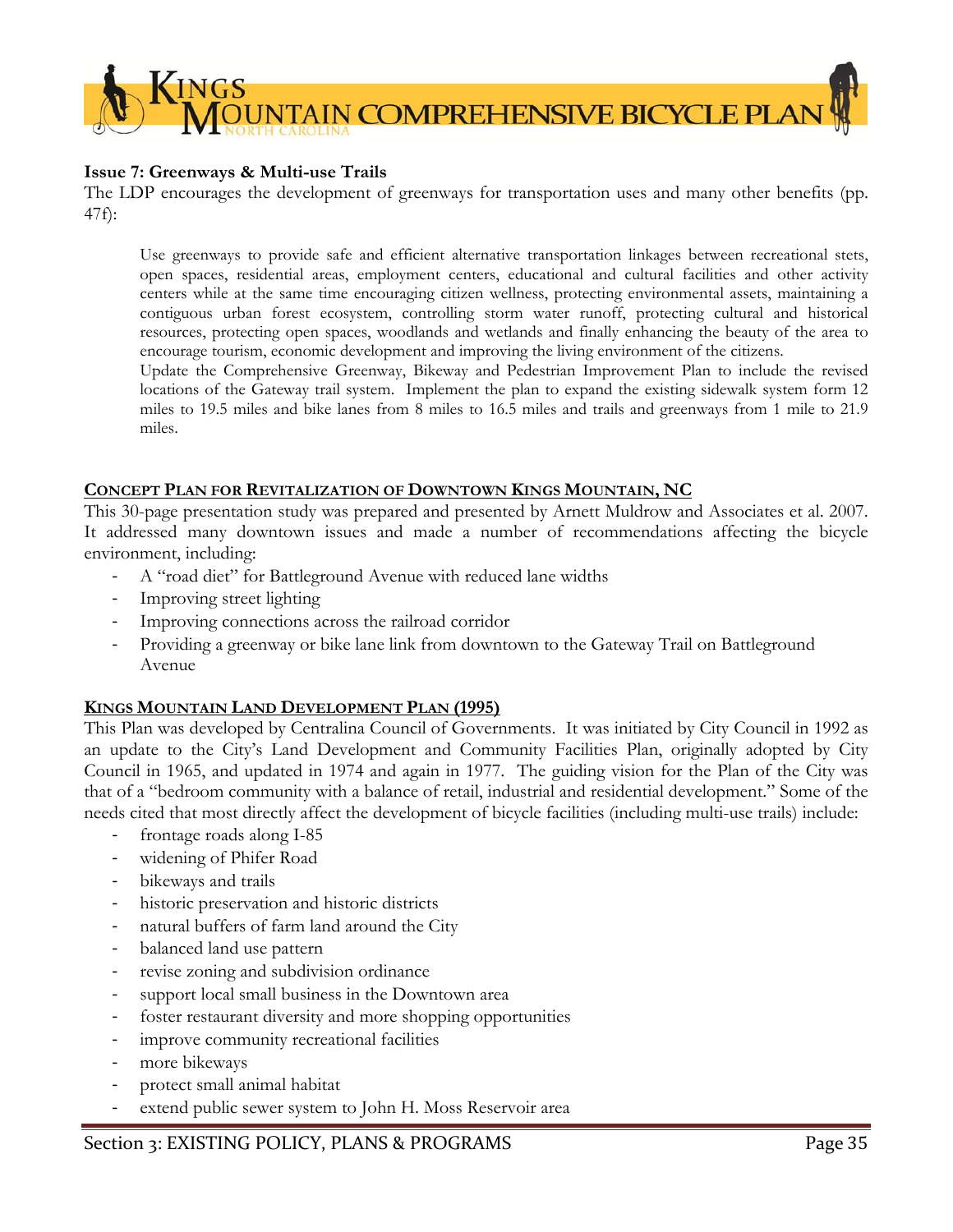# $\sqrt{\text{INGS}}$ **OUNTAIN COMPREHENSIVE BICYCLE PLAN**

#### **KM COMPREHENSIVE GREENWAY, BIKEWAY AND PEDESTRIAN IMPROVEMENT PLANS**

This Plan was initiated as a result of the Kings Mountain Gateway Community Project which envisioned the City as the "gateway" to a number of prominent regional attractions, such as the Kings Mountain State Park, the National Military Park, and Crowders Mountain State Park. The intent was to preserve open space, promote bikeways and walkways, enhance the quality of life, and attract business and industry. Its recommended bicycle improvements are intended to provide for both recreation and transportation needs, linking key "focal points throughout the city that ultimately connect to the parks to the south and eventually to regional sites." Among the Plan's stated goals are:

- Make travel safer for pedestrians and bicyclists.
- Extend existing sidewalks and greenway / trail system.
- ‐ Create design standards and construction specifications.
- Link downtown to the parks and their trails.
- Link the neighborhoods to downtown.

The Plan includes guidelines for bicycle facilities, recommending widths for bike ways and multi-use trails. Strongly suggested among its measures for implementation, is the inventory of utility easements for possible shared use as a trail. It further recommends making changes to the zoning and subdivision ordinances in order to increase connectivity and provide safe transportation alternatives.

#### **KINGS MOUNTAIN GATEWAY TRAIL**

The City of Kings Mountain, Kings Mountain National Battlefield Park, the Crowders Mountain State Park, and the South Carolina Kings Mountain State Park initiated the Gateway Community effort with the River Trails Conservancy through the National Park Service. Out of this effort, trails connecting the City of Kings Mountain (downtown) to the parks were identified. Their effort was taken over by the Kings Mountain Gateway Trails Inc. when it was formed in 2005.

Plans for a 2.8 mile extension are underway to continue of the current facility to I-85. It is intended that the Kings Mountain Gateway Trail eventually connect the City of Kings Mountain to Crowders Mountain State Park, Kings Mountain State Park, Kings Mountain National Military Park, the Overmountain Victory Trail and the Appalachian Trail. According to the Kings Mountain Gateway Trail website



#### **Kings Mountain Gateway Trail**

(http://www.kmgatewaytrails.org/) the greenway will ultimately reach 8 to 10 miles, and become part of the Carolina Thread Trail. The facility will include a paved trail, soft-packed gravel trail and single-track mountain biking trails. It is intended that the Gateway Trail provide recreational opportunities to people in the surrounding region, enhance economic development for the local community, and provide a venue for citizens to link to one another and the rich history and natural wonder of the region. It will provide a venue for nature exploration, education in science and history and for community events.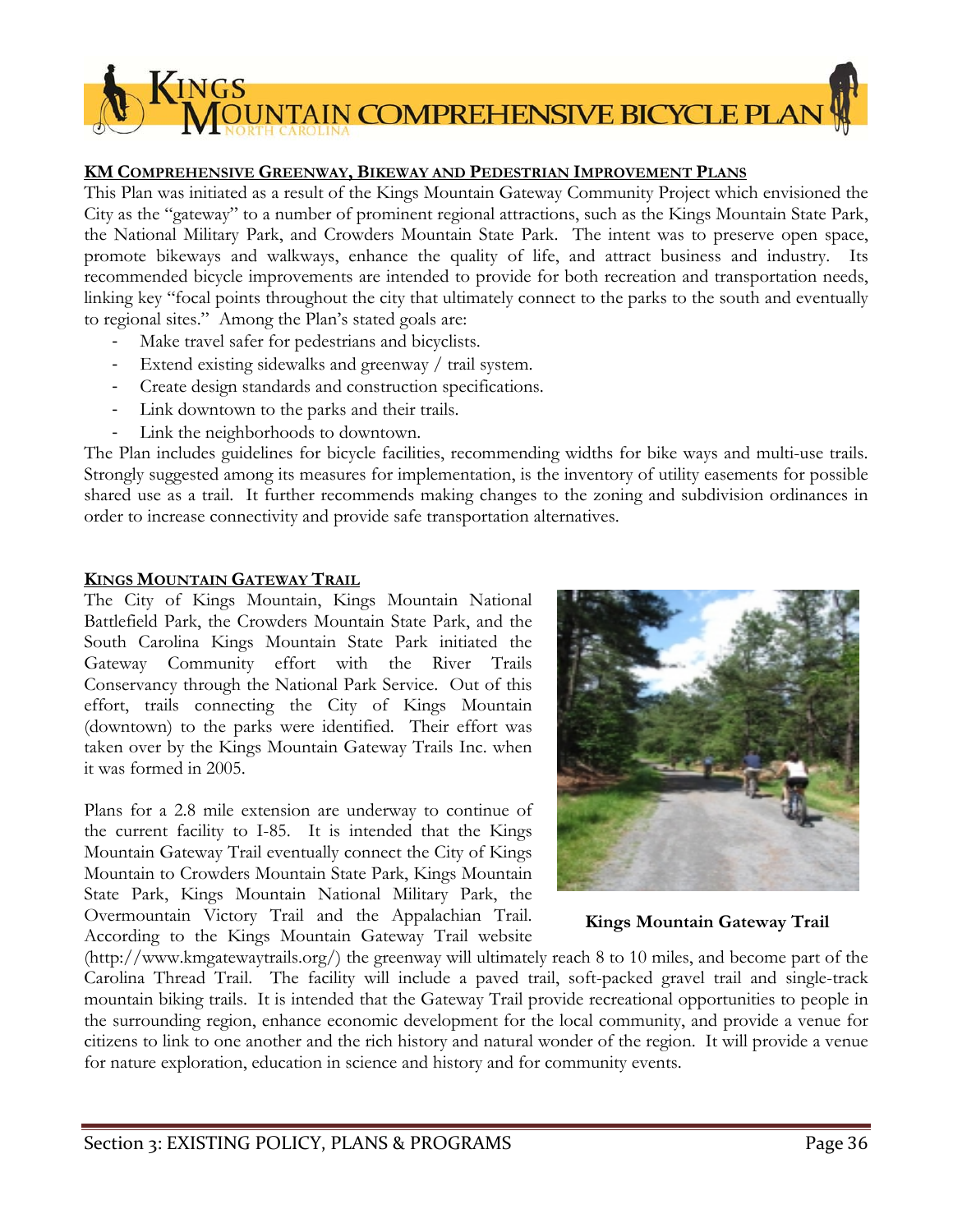



#### **CAROLINA THREAD TRAIL**

The Carolina Thread Trail (CTT) is a proposed regional network of multipurpose greenways, serving 15 counties and over 2 million people. This greenway system will eventually link communities and attractions throughout the region by connecting smaller trail systems throughout its bi-state area. The Trail will help preserve natural areas and be a place for exploration of nature, culture, science and history. The City of Kings Mountain is located on the proposed Carolina Thread Trail alignment in the approved Greenway Master Plans for both Gaston County and Cleveland County. See **Appendices A.3**  and **A.5.** 

The City of Kings Mountain and its Gateway Trail are cited in the Carolina Thread Trail Master Plan for Cleveland County Communities as one of seven regional destinations in the County connected by the proposed CTT. The Master Plan was adopted by the City of Kings Mountain in December, 2009. Two

CTT segments in Cleveland County meet within Kings Mountain. Segment "R" comes from the direction of John H. Moss Reservoir and follows Potts Creek into the City, then follows Countryside, Shelby, and Crocker Roads to join Beason Creek. It reaches downtown by way of Phifer and Mountain, then turns south on Battleground until joining up with the Gateway Trail, which is designated as CTT Segment "S" in the Cleveland County Plan. The proposed Segment "S" crosses I-85 and continues on to the Ridgeline Trail.

The Carolina Thread Trail Master Plan for Gaston County Communities was adopted in March 2009, and was most recently updated in February 2011. The Plan includes connections to Crowders Mountain State Park as well as nearby Bessemer City. It also recommends a route that reaches the Kings Mountain area by way of a utility corridor running parallel and south of I-85. The route crosses Canterbury Road and continues potentially on to York Road.



**Map from the Cleveland Co. Greenway Master Plan** 

#### **KEEP IT MOVIN' GASTON - 2035 LONG RANGE TRANSPORTATION PLAN (LRTP)**

The Gaston Urban Area Metropolitan Planning Organization (MPO) adopted this comprehensive plan on March 23, 2010. While the City of Kings Mountain is not a member of the MPO, LRTP recommendations will nonetheless influence subsequent planning and construction in the immediate area of Kings Mountain.

The LRTP addresses bicycle and greenway facilities. Section 7.2.3 Bicycle Facilities includes a map of recommended bicycle routes for Gaston County. This Bike Route Network map (Fig. 7-17), adopted in the September 2001 TAC meeting, indicates connections to Crowders Mountain from the east and north.

The Bicycle Plan section (8.1) of the LRTP recommends route connections to the Carolina Thread Trail to the northeast of the City. The Thread Trail connects with a proposed multi-purpose trail along the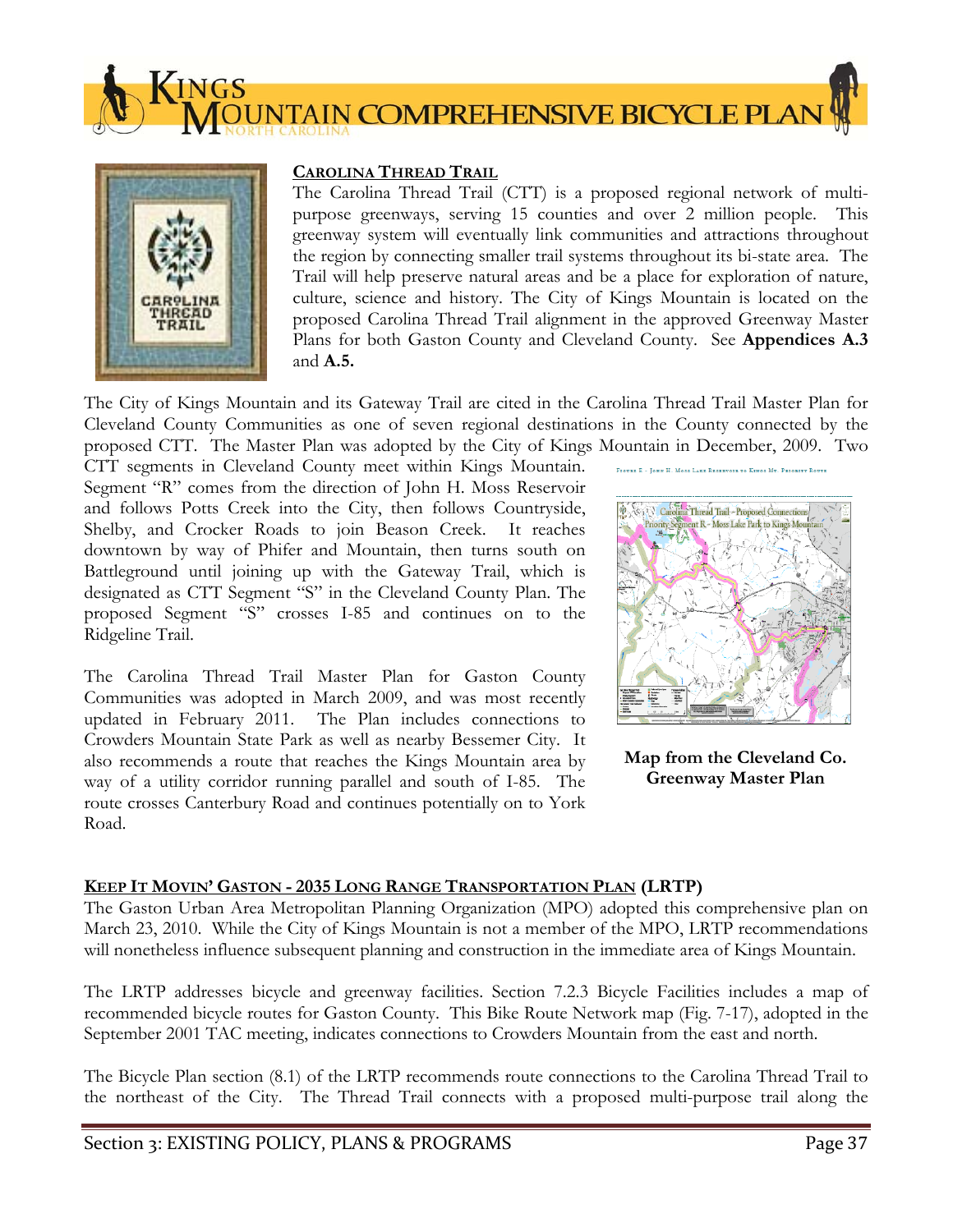

southwest side of Bessemer City, which crosses into the Kings Mountain ETJ. This trail is part of a network of multi-purpose paths proposed in the 2010 adopted Bessemer City Pedestrian Plan.

#### **BESSEMER CITY PEDESTRIAN PLAN**

Bessemer City adopted its pedestrian plan in April, 2010. This Plan, by Centralina Council of Governments, includes a network of multi-purpose paths which encircle and intersect downtown Bessemer City. One such proposed path named - the "Furnace Trail", named for the historic furnace on Long Creek Road runs along the southwest side of the City and briefly crosses into the Kings Mountain ETJ at Bessemer City Kings Mountain Highway (NC 161). The Furnace Trail (designated as project "T-23" in the BC Pedestrian Plan) intersects the Carolina Thread Trail at Crowders Mountain Road and Whitesides Dairy Road.



**Bessemer City Pedestrian Plan – portion of proposed multi-purpose trail map with proposed "Furnace Trail" (project T-23).**

## **THE GASTON COUNTY BIKE TRAIL NETWORK**

The City of Gastonia Planning Department produced this plan of designated bike trails in 2001. The plan covers all of Gaston County. Five different bike routes are recognized, in addition to greenways and some "unmarked connectors". Various destinations of interest are also shown. Two of the five routes terminate in Kings Mountain. One connects the City to Mount Holly, the other to Crowders Mountain. An unmarked connector route circling about the northwest end of the County begins and ends in Kings Mountain. A number of destinations are designated in Kings Mountain, including a museum, schools and parks. See **Appendix A-4.** 



## Section 3: EXISTING POLICY, PLANS & PROGRAMS Page 38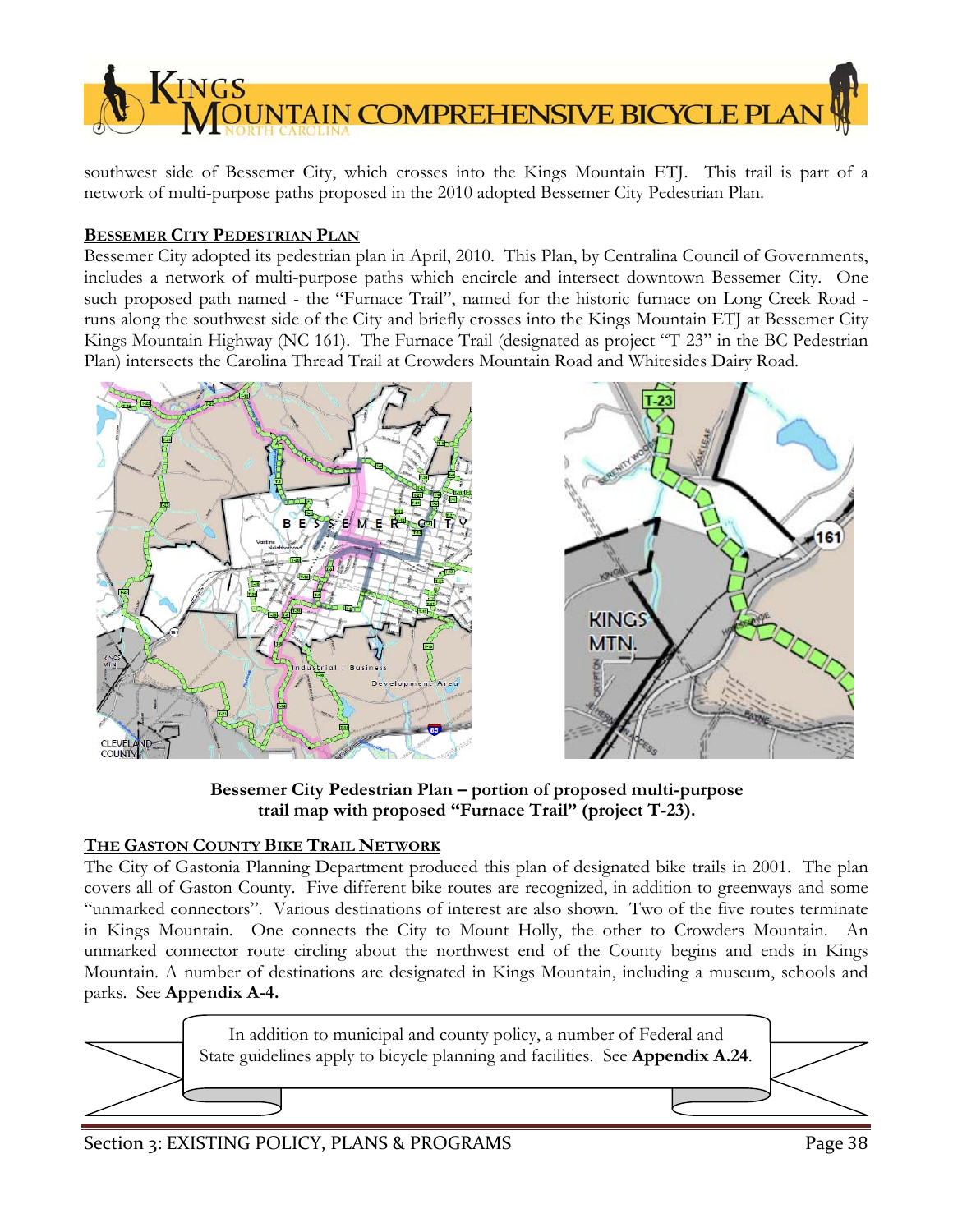

# **Projects**

Transportation Projects scheduled in the North Carolina Transportation Improvement Plan (TIP) for Kings Mountain included Kings Mountain Boulevard, which serves as a north-south connector from US 74 Business, at Dick Elam Road (SR 2031) to I-85 at Dixon School Road. This project was completed in 2006. Another TIP project, the automatic railroad warning devices at Hawthorne Road on the Southern Railroad Crossing was removed from the TIP list because the crossing was done away with because of liability issues for the City. York Road from King St. to I-85 is still on the TIP.

# **3.3 Current Programs, Events & Funding**

A vision of Kings Mountain as a "gateway community" began in 2000 with a collection of local government officials, city staff, and park superintendents. Area stakeholders, including residents, local businesses, and the Chamber of Commerce were led by the River and Trails Conservancy staff. In 2005, **Kings Mountain Gateway Trails Inc.** was formed. The group orchestrated a feasibility study in 2006 for connecting downtown to area parks by a trail system. Conservation easement documents were signed the following year by area mining companies, Chemetall Foote and Martin Marietta, and by the Weir and Consortium Properties. This provided property for the trail head and Phase I of the project, and an additional four miles of trail and a bridge crossing I-85 for Phase II to be completed over the next two years. Three grants were received for the project in 2008, including a PARTF for \$500,000, AAT for \$5,000, and an RTP grant for \$75,000. These were accompanied by gifts of materials, labor and monetary donations. Construction of the current facility commenced in 2009.



As a member government of the **Lake Norman Rural Planning Organization** (LNRPO), Kings Mountain participates in transportation planning initiatives for the region, and enjoys the benefits and resources available through the LNRPO. One of those benefits has been assistance in applying for the NCDOT Bicycle Planning Grant that funded the development of this Plan.

**Gaston County and Municipal Planners** (**GCaMP**) was formed in November 2002 as a cooperative group of planners, school officials, health department representatives and law enforcement officers from 15 jurisdictions within the County. They meet monthly, together and with other stakeholders, to coordinate planning efforts and discuss emerging issues. Kings Mountain's participation in GCaMP means they are part of a support system that shares best planning practices and information for more informed decisions at the local level.

The **Over the Mountain Triathlon** celebrated its 12th year in 2011 with a 30 mile bike ride from John H. Moss Reservoir to Patriots Park in downtown Kings Mountain. Endurance Magazine selected Over the Mountain as the "Best Olympic Triathlon Event" in the state. The course is described as both challenging and beautiful. It is the largest one-day sporting event in Cleveland County, with over 500 participants, bringing significant economic impact to Kings Mountain. For additional information, see:

http://www.shelbystar.com/articles/mountain-51800-triathlon-kings.html



**"Press on Toward the Prize" John Hargis, 2001**